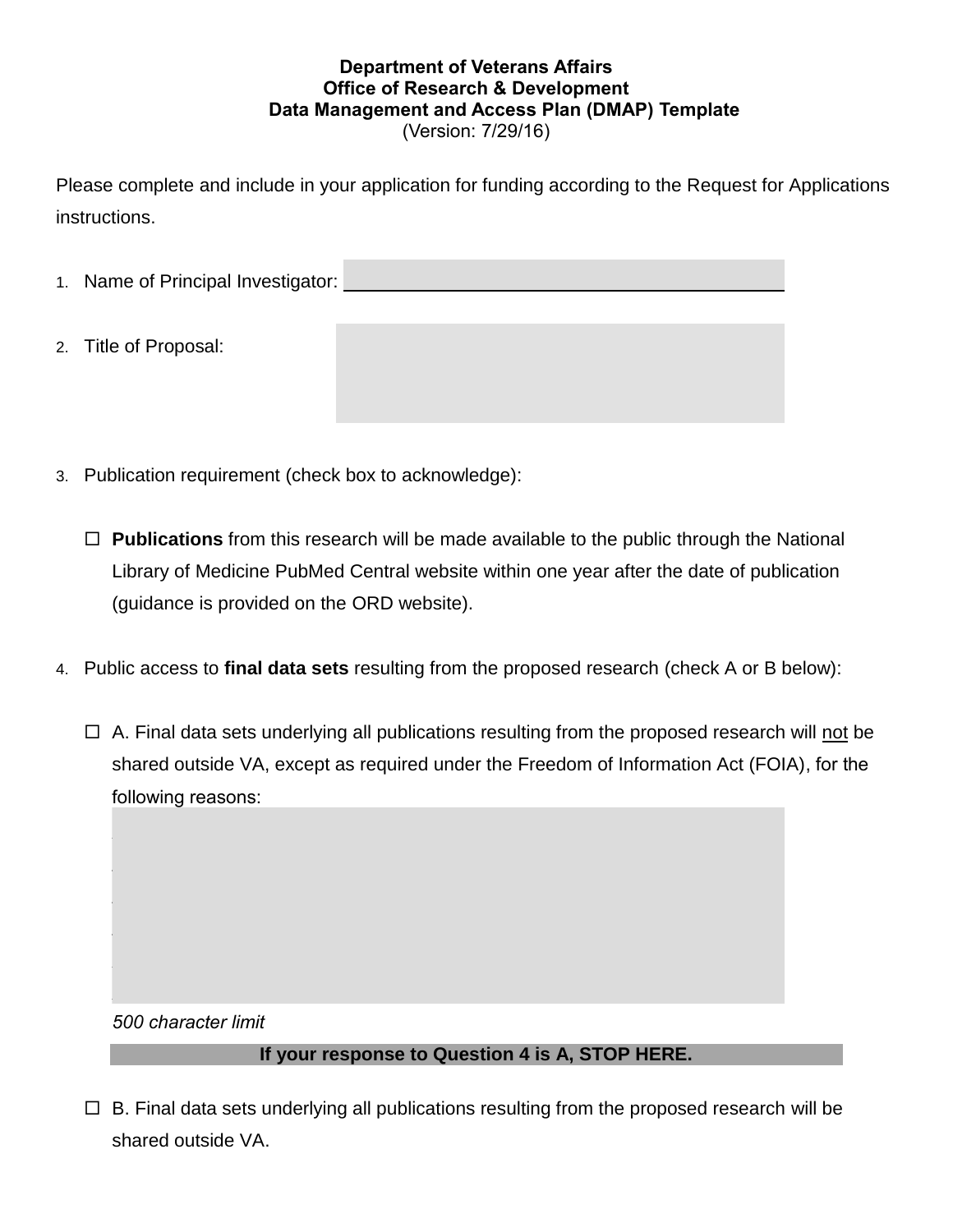# **Mechanisms for public access to final data sets underlying publications from this research**

- 5. Research **involving human subjects**:
	- $\Box$  A. The data sets do not include research involving human subjects.

#### **If your response to Question 5 is A, proceed to Question 6**

- $\Box$  B. The data sets include research involving human subjects (check all boxes below that apply).
	- $\Box$  Individually Identifiable Data will be shared pursuant to valid HIPAA Authorization, Informed Consent, and an appropriate written agreement limiting use of the data to the conditions as described in the authorization and consent.
	- Individually Identifiable Data**,** excluding Veterans' names and 38 USC §7332-protected information, will be shared pursuant to a written request and IRB approved waiver of HIPAA authorization, with the approval of the Under Secretary for Health, in accordance with VHA Handbook 1605.1 §13.b(1)(b) or §13.b(1)(c) or superseding versions of that Handbook.

*Note: Subject to all other listed requirements, Veterans' names may be shared with other Federal agencies (38 USC §5701), and with non-Federal investigators who provide the names and addresses of the individual subjects.*

- $\Box$  Individually Identifiable Data, including 38 USC 7332-protected information, will be shared pursuant to the above requirements and a written assurance from the recipient that the information will be maintained in accordance with the security requirements of 38 CFR Part 1.466, or more stringent requirements, the information will not be redisclosed except back to VA, and the information will not identify any individual patient in any report of the research or otherwise disclose patient identities.
- $\Box$  A Limited Dataset (LDS) will be created and shared pursuant to a Data Use Agreement (DUA) appropriately limiting use of the dataset and prohibiting the recipient from identifying or re-identifying (or taking steps to identify or re-identify) any individual whose data are included in the dataset.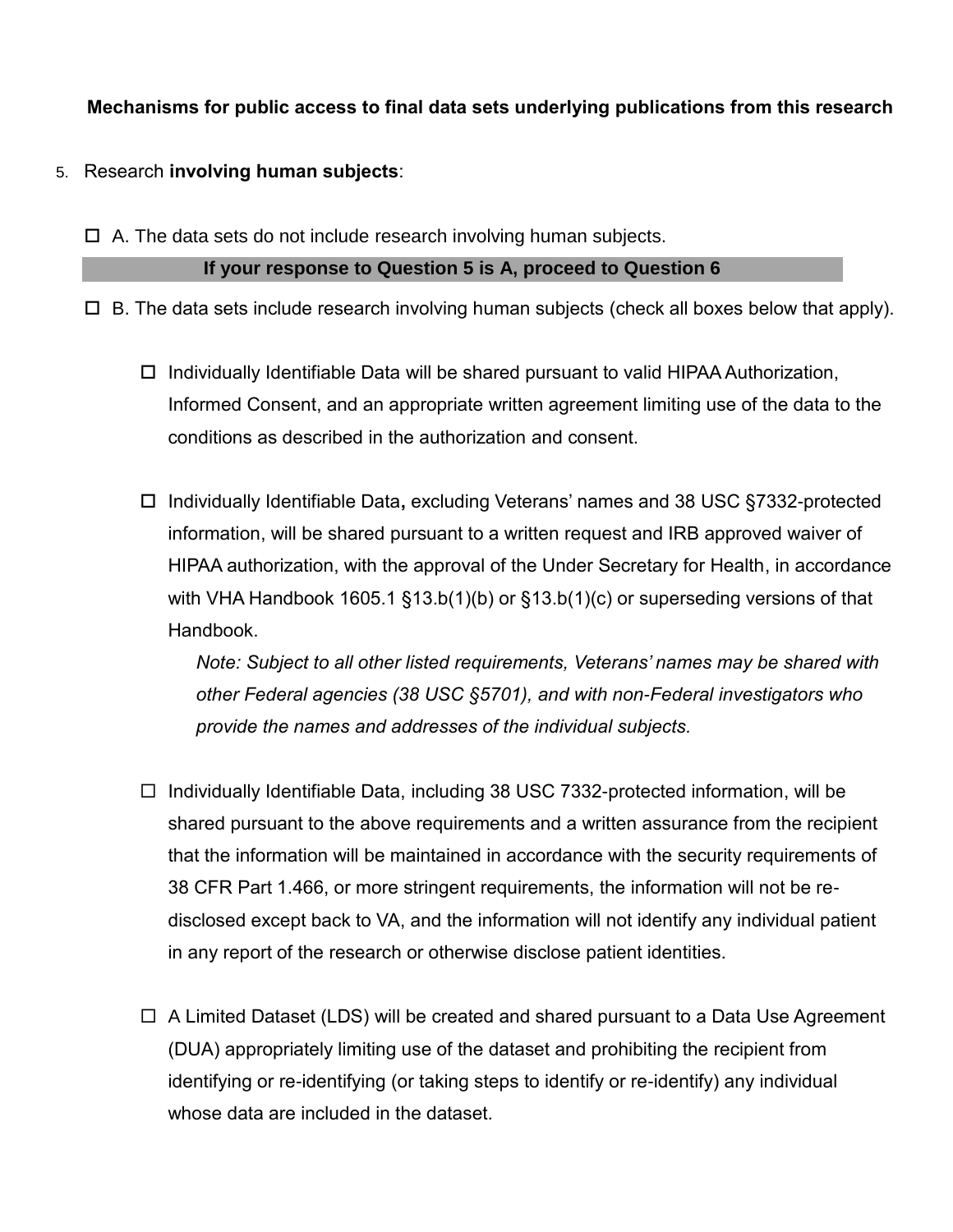$\Box$  A de-identified, anonymized dataset will be created and shared.

*NOTE: Where practicable, sharing should take place under a written agreement prohibiting the recipient from identifying or re-identifying (or taking steps to identify or re-identify) any individual whose data are included in the dataset. However, it is permissible for final datasets in machine-readable format to be submitted to and accessed from PubMed Central (and similar sites) provided that care is taken to ensure that the individuals cannot be re-identified using other publicly available information.*

- 6. Research involving **animals and/or basic science**:
	- $\Box$  A. The data sets do not include research involving animals and/or basic science.

## **If your response to Question 6 is A, proceed to question 7**

 $\Box$  B. The data sets include research involving animals or basic science:

Final data sets underlying publications resulting from this research will be shared using the following mechanisms (*e.g., upon written request, through a website, databank, or repository):*

*500 character limit*

7. Description of how and where final data sets will be made available to the public:

*500 character limit*